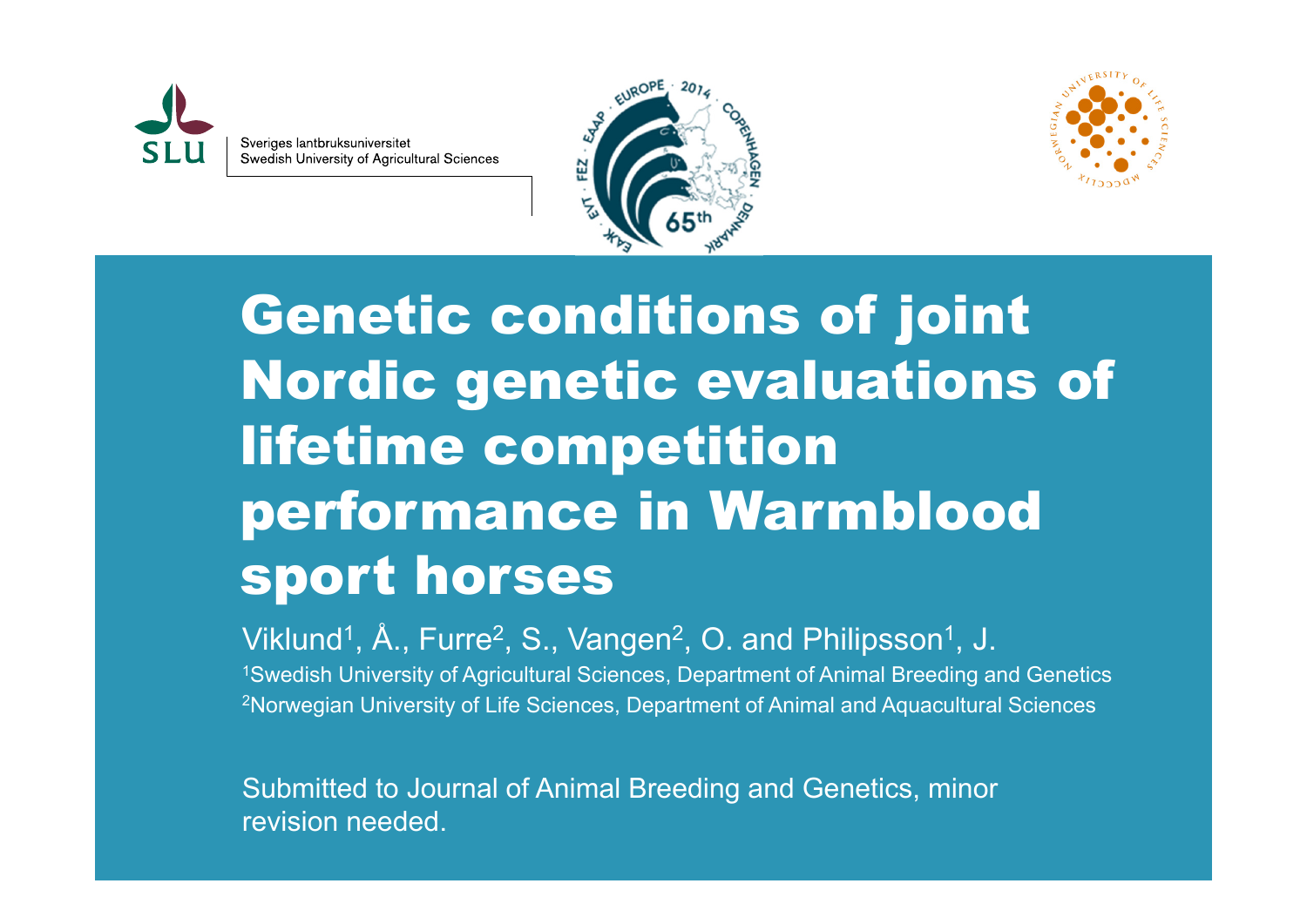## Aim of this study

Investigate opportunities for joint Nordic genetic evaluation of competition performance with use of raw data from each country by studying:

- Defining data and models for genetic evaluation
- Genetic correlation between traits in the different countries
- Accuracies of EBVs and no of stallions withEBVs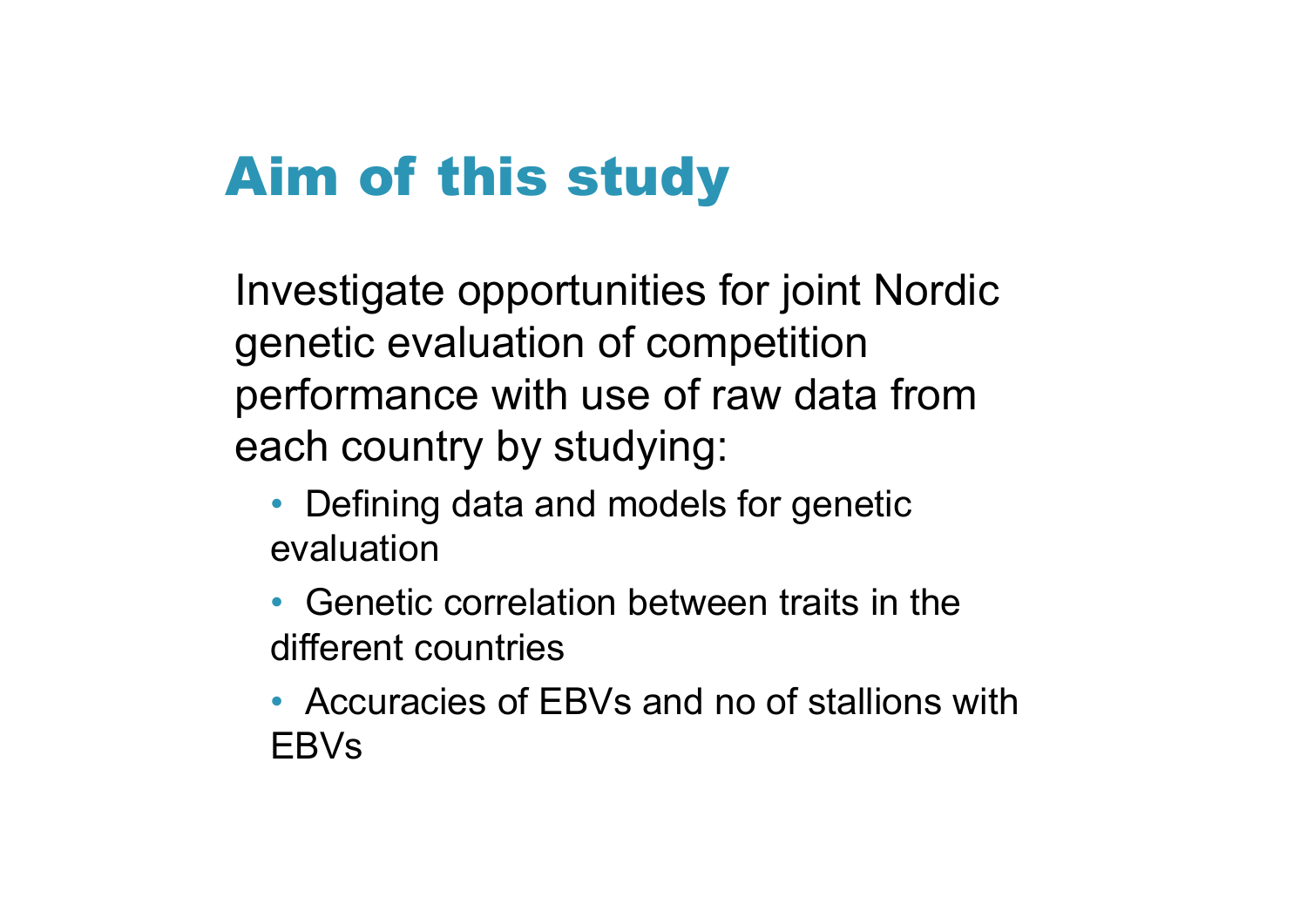### Competition performance

- $\bullet$  Definition: lifetime accumulated points in each discipline transformed with 10-log
- Points reflect:
	- Placing Level of competition
- $\bullet$ Data editing:

Adding points to horses with placings (NOR) Exclusion of zeros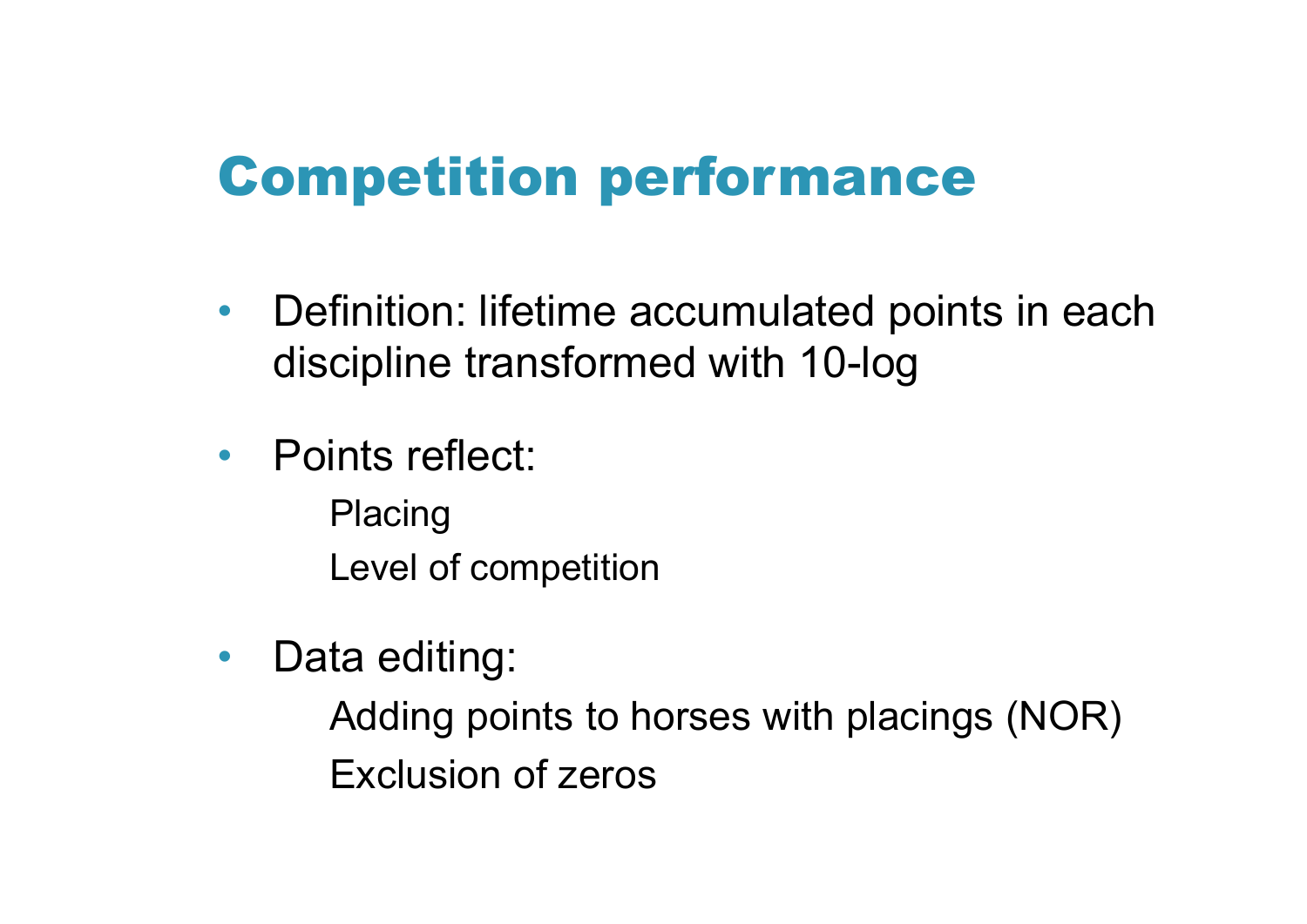# Competition data

| <b>Trait</b>        | N     | <b>Mean</b> | <b>SD</b> |
|---------------------|-------|-------------|-----------|
| <b>Show jumping</b> |       |             |           |
| <b>SWE</b>          | 22992 | 1.42        | 0.67      |
| <b>DEN</b>          | 15141 | 1.57        | 0.75      |
| <b>NOR</b>          | 3094  | 1.47        | 0.53      |
| <b>FIN</b>          | 3376  | 1.31        | 0.67      |
| <b>Dressage</b>     |       |             |           |
| <b>SWE</b>          | 10768 | 1.38        | 0.67      |
| <b>DEN</b>          | 14608 | 1.38        | 0.67      |
| <b>NOR</b>          | 1873  | 1.27        | 0.52      |
| <b>FIN</b>          | 2112  | 1.26        | 0.63      |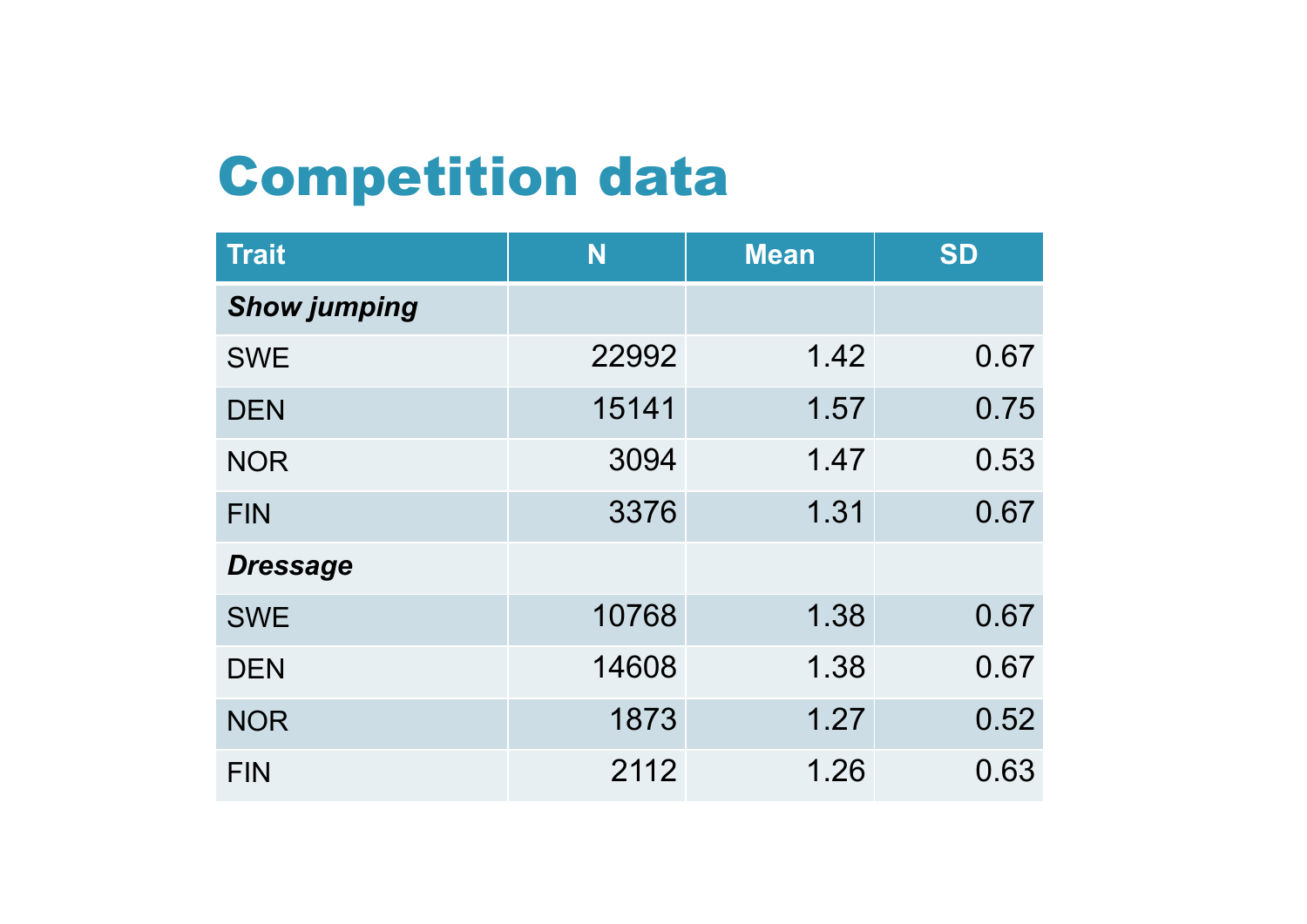#### Pedigree data

- 229 163 horses in joint pedigree
- Pedigree Completeness Index

| <b>Country</b> | <b>PEC</b> |
|----------------|------------|
| <b>SWE</b>     | 0.90       |
| <b>DEN</b>     | 0.67       |
| <b>NOR</b>     | 0.27       |
| <b>FIN</b>     | 0.84       |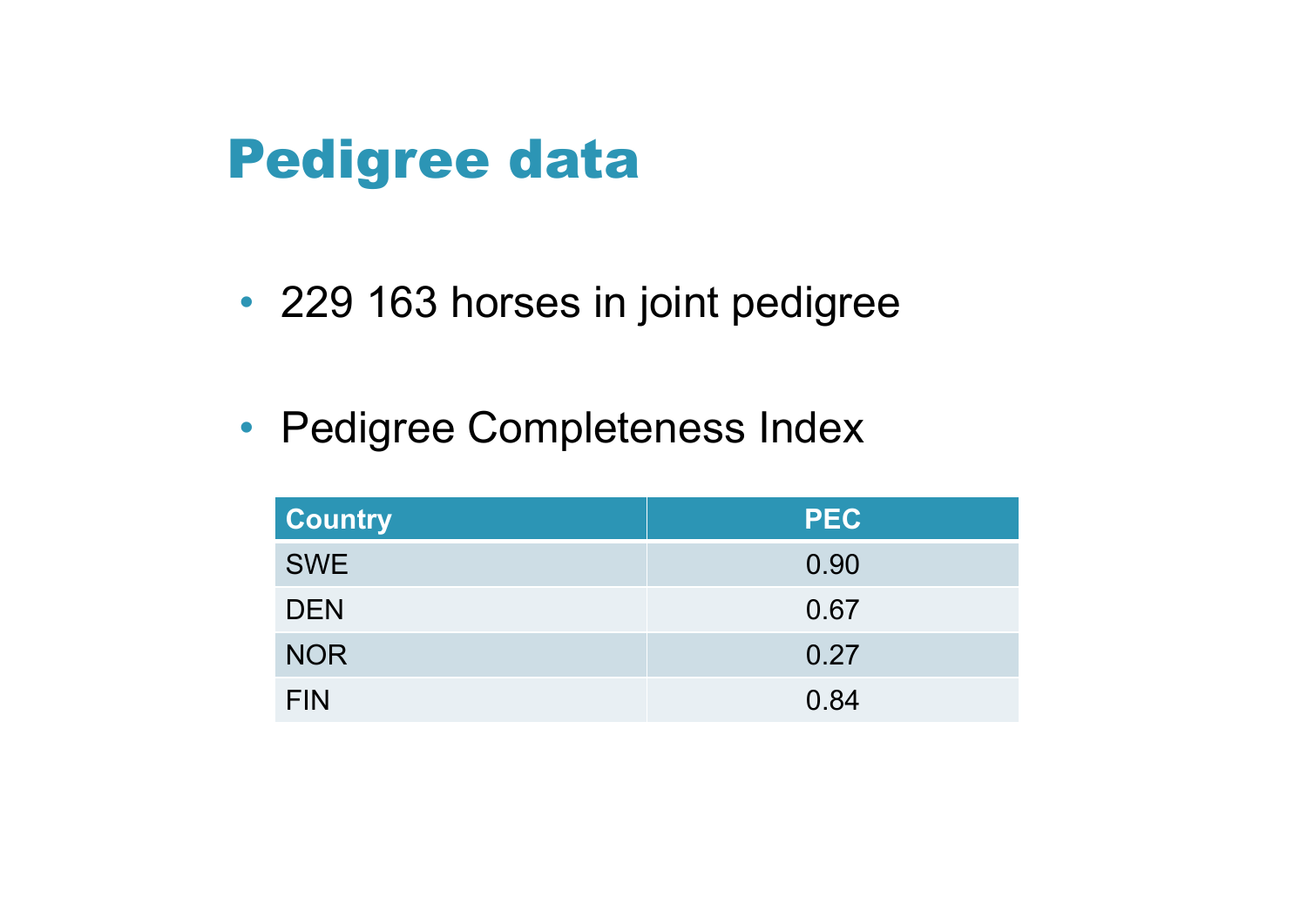#### Genetic similarity

'Proportion of competing progenies by stallions having competing progenies in two countries, relative to the total number of competing progenies in both countries'



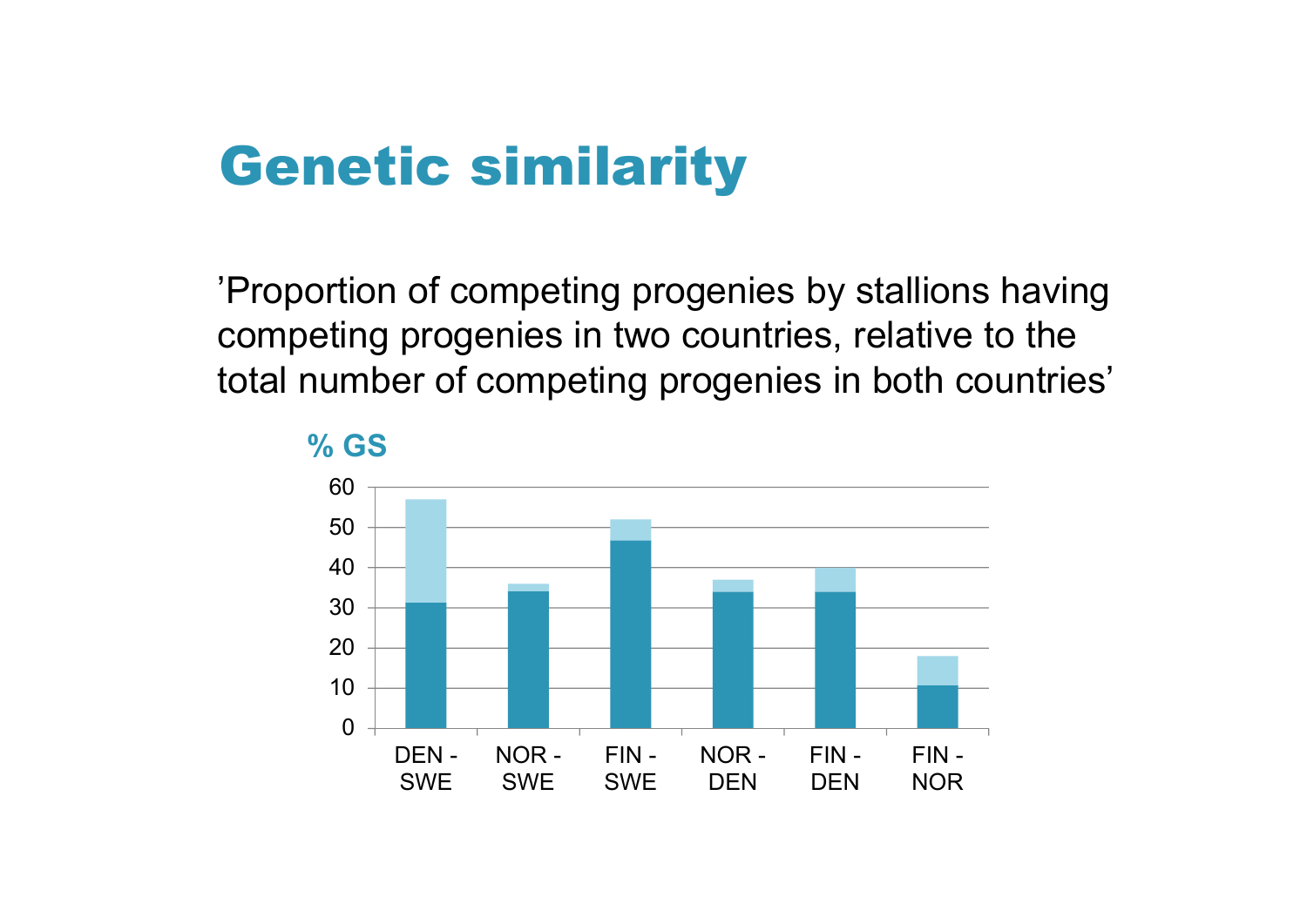#### 1340 stallions have competing offspring in more than one Nordic country

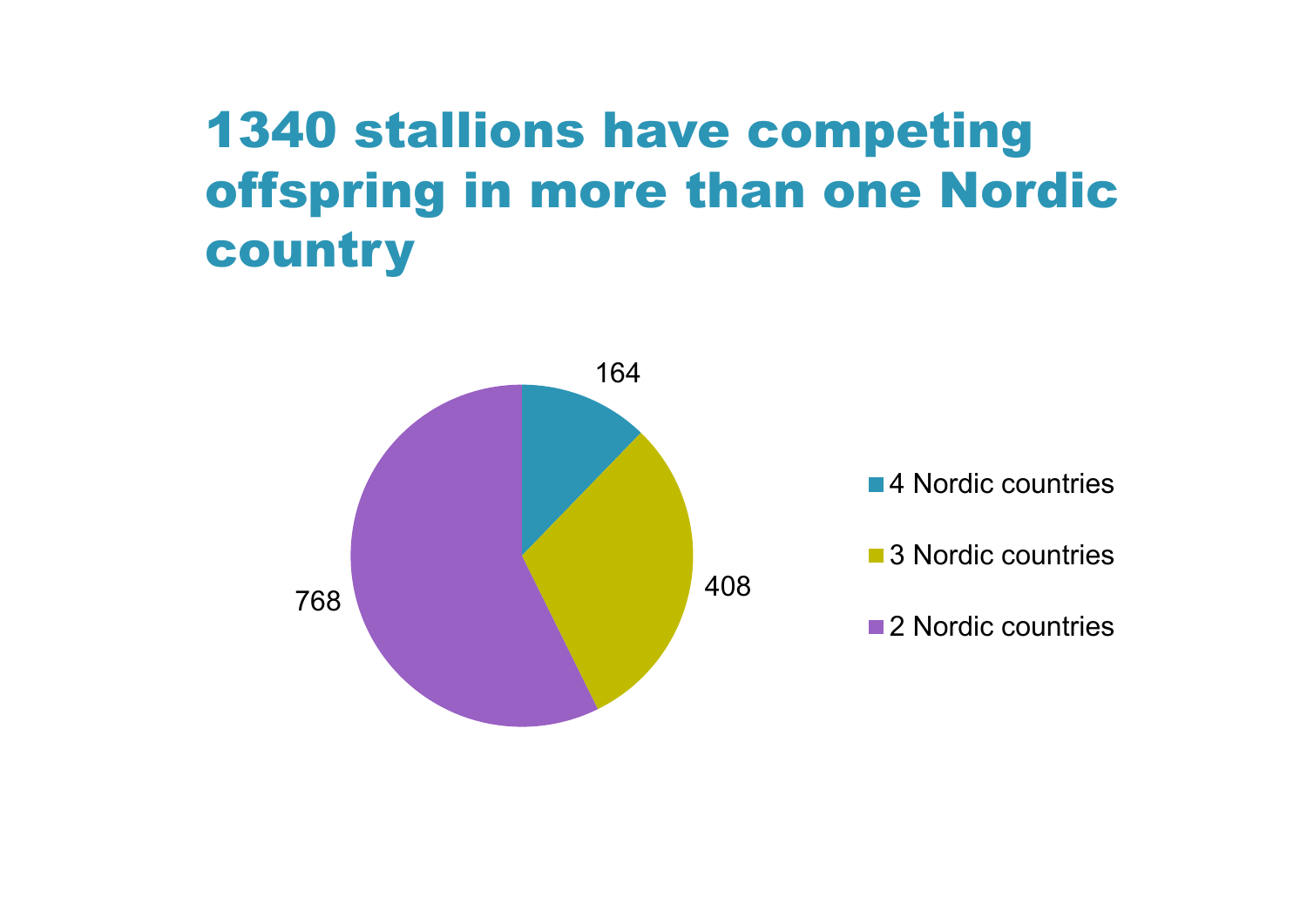#### Statistical models

Univariate analyses within, and bivariate analyses between countries

y<sub>ijk</sub>= birth year + sex<sub>j</sub> + horse<sub>k</sub> + e<sub>ijk</sub>

Univariate analysis total data

y<sub>ijk</sub>= birth year\*country + sex<sub>j</sub> + horse<sub>k</sub> + e<sub>ijk</sub>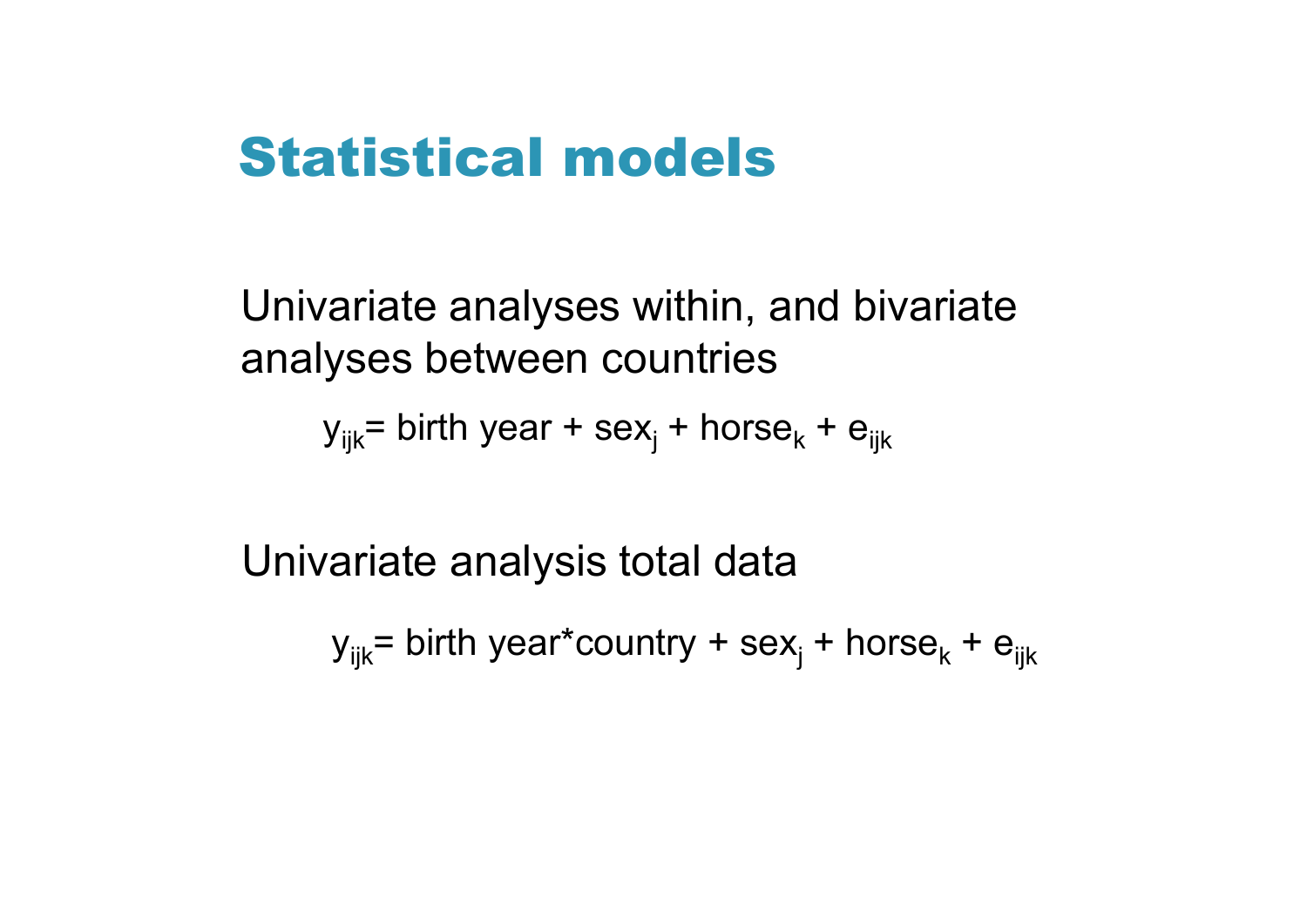#### Heritabilities

| <b>Country</b>         | <b>Show jumping</b> | <b>Dressage</b> |
|------------------------|---------------------|-----------------|
| <b>SWE</b>             | 0.32                | 0.19            |
| <b>DEN</b>             | 0.25                | 0.14            |
| <b>NOR</b>             | 0.31                | 0.55            |
| <b>FIN</b>             | 0.42                | 0.42            |
| <b>SWE-DEN-NOR-FIN</b> | 0.27                | 0.15            |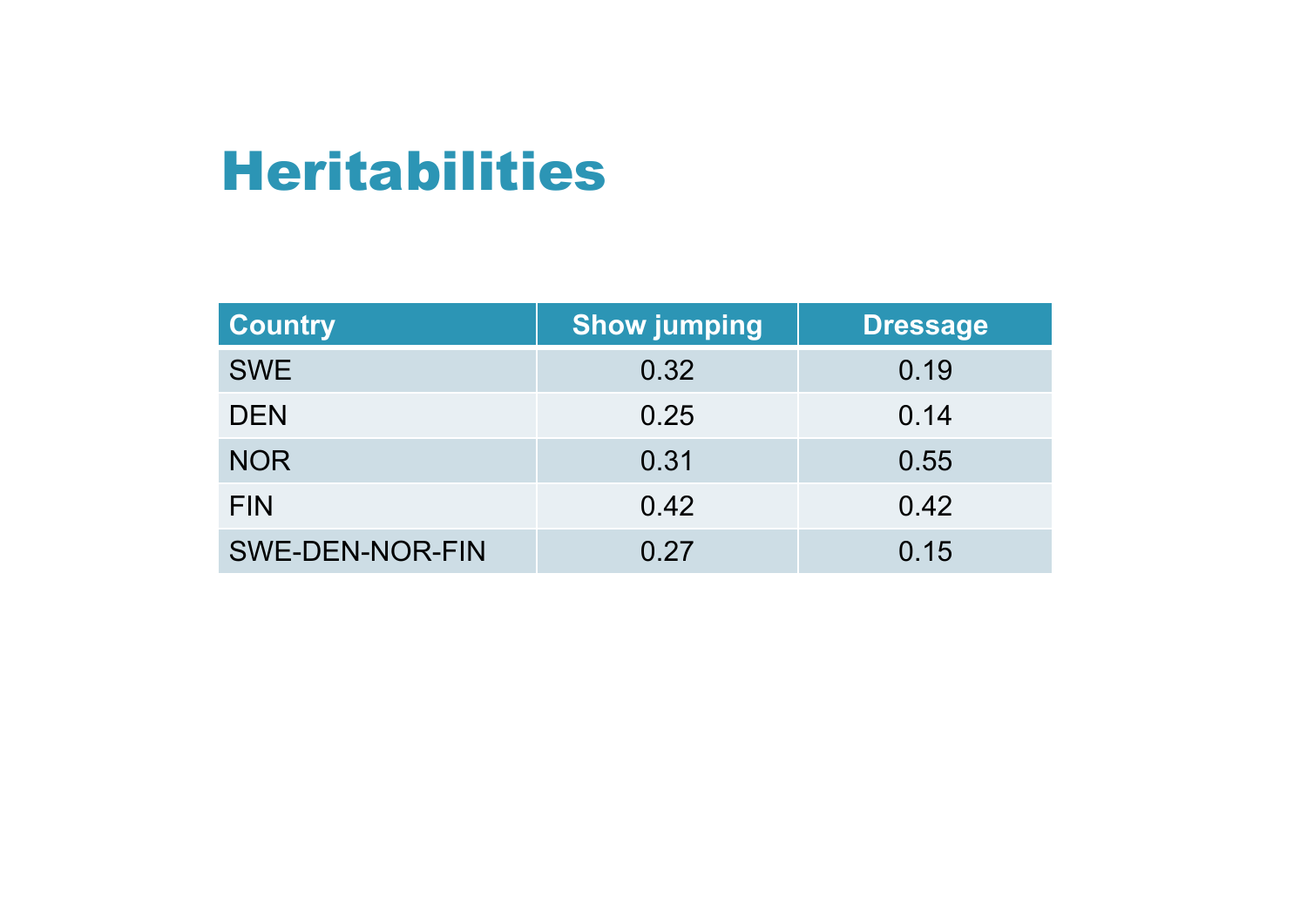#### Genetic correlations

| <b>Countries</b> | <b>Show jumping</b> | <b>Dressage</b> |
|------------------|---------------------|-----------------|
| SWE-DEN          | $0.99*$             | 0.94            |
| $SWE - NOR$      | 0.98                | $0.99*$         |
| $SWE - FIN$      | 0.82                | 0.63            |
| DEN-NOR          | 0.73                | $0.99*$         |
| $DEN - FIN$      | 0.78                | $0.99*$         |
| NOR - FIN        | 0.95                | $0.99*$         |

\* Lower convergence criteria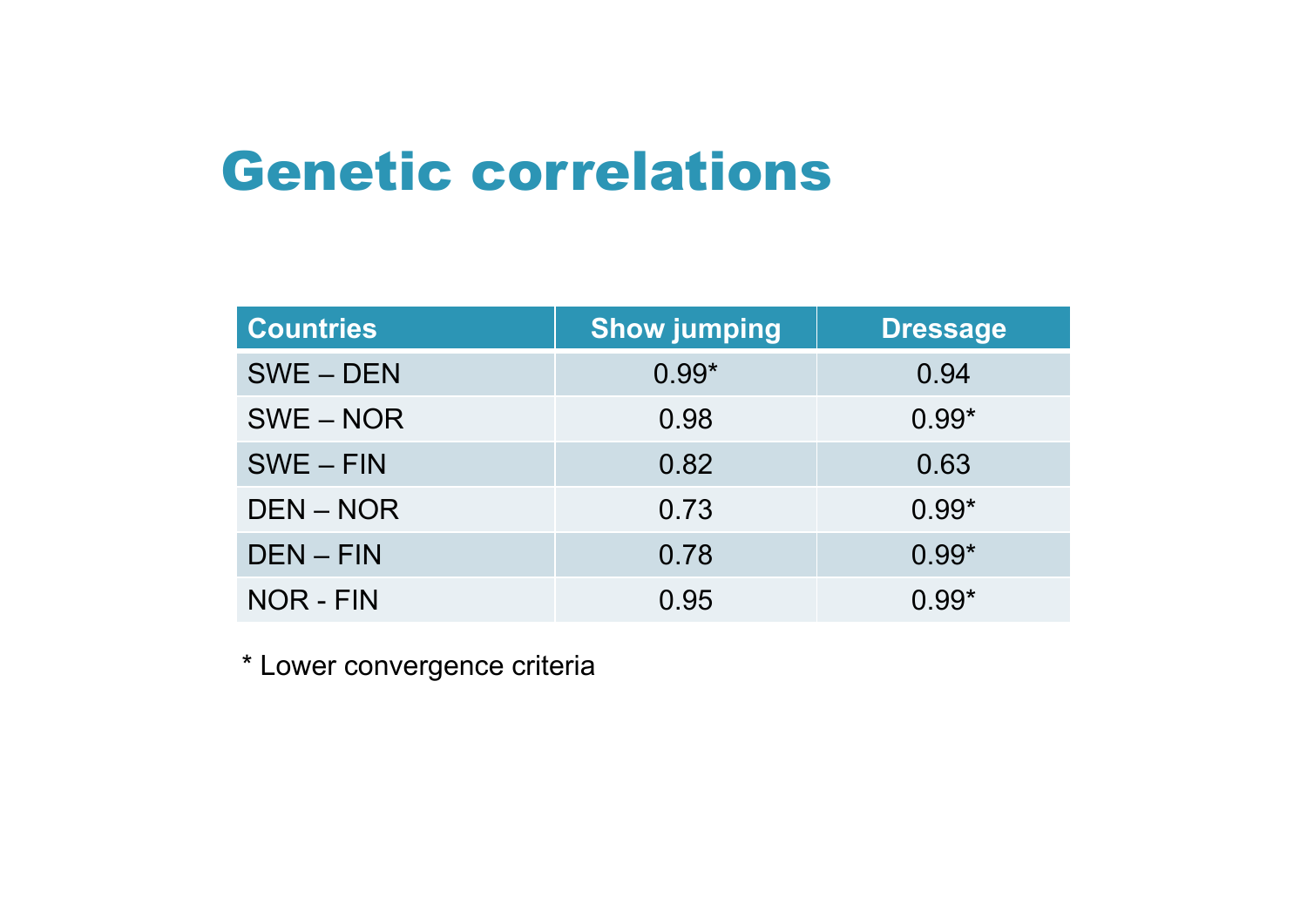# No of stallions with a Nordic index for show jumping

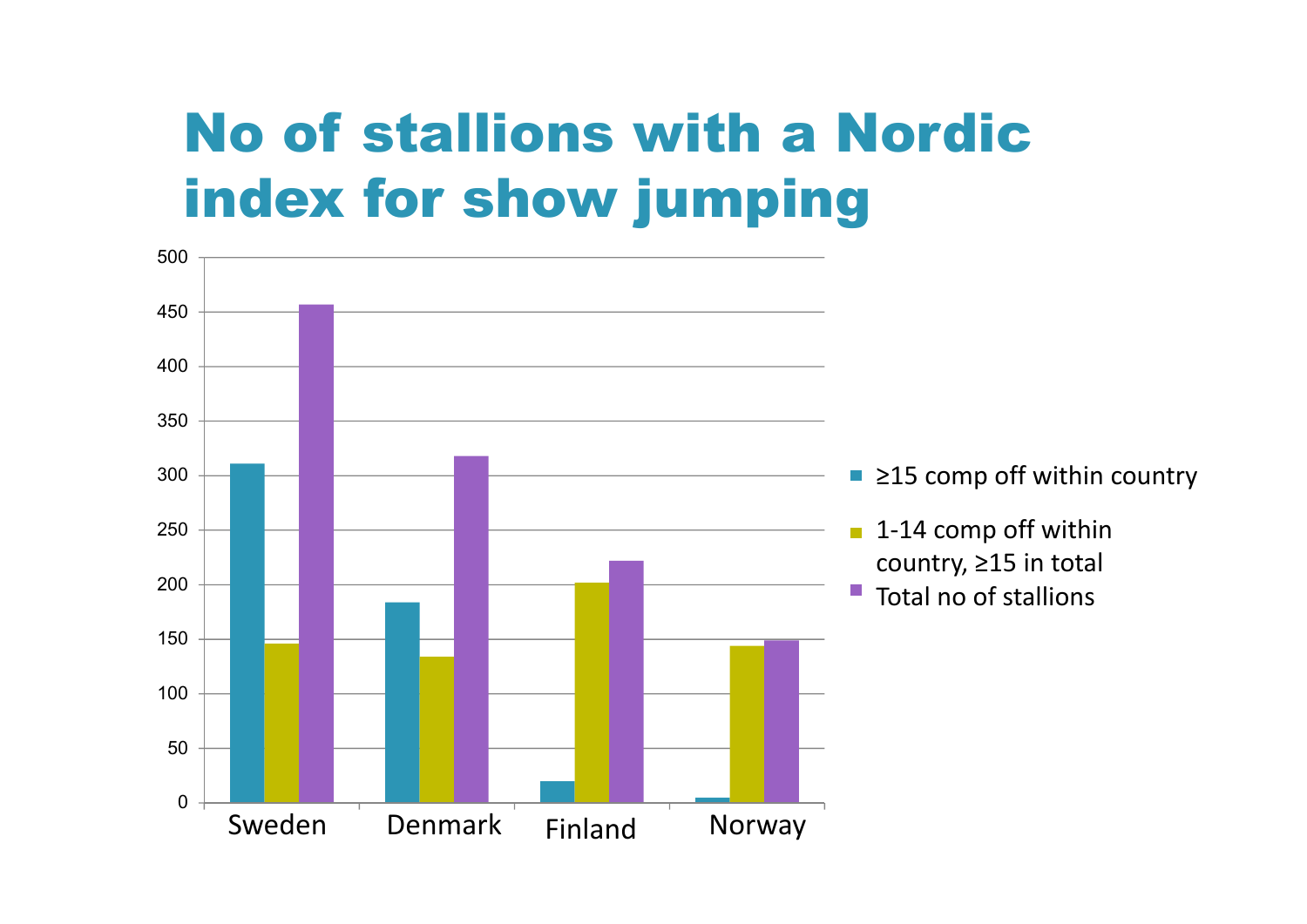# No of stallions with a Nordic index for dressage

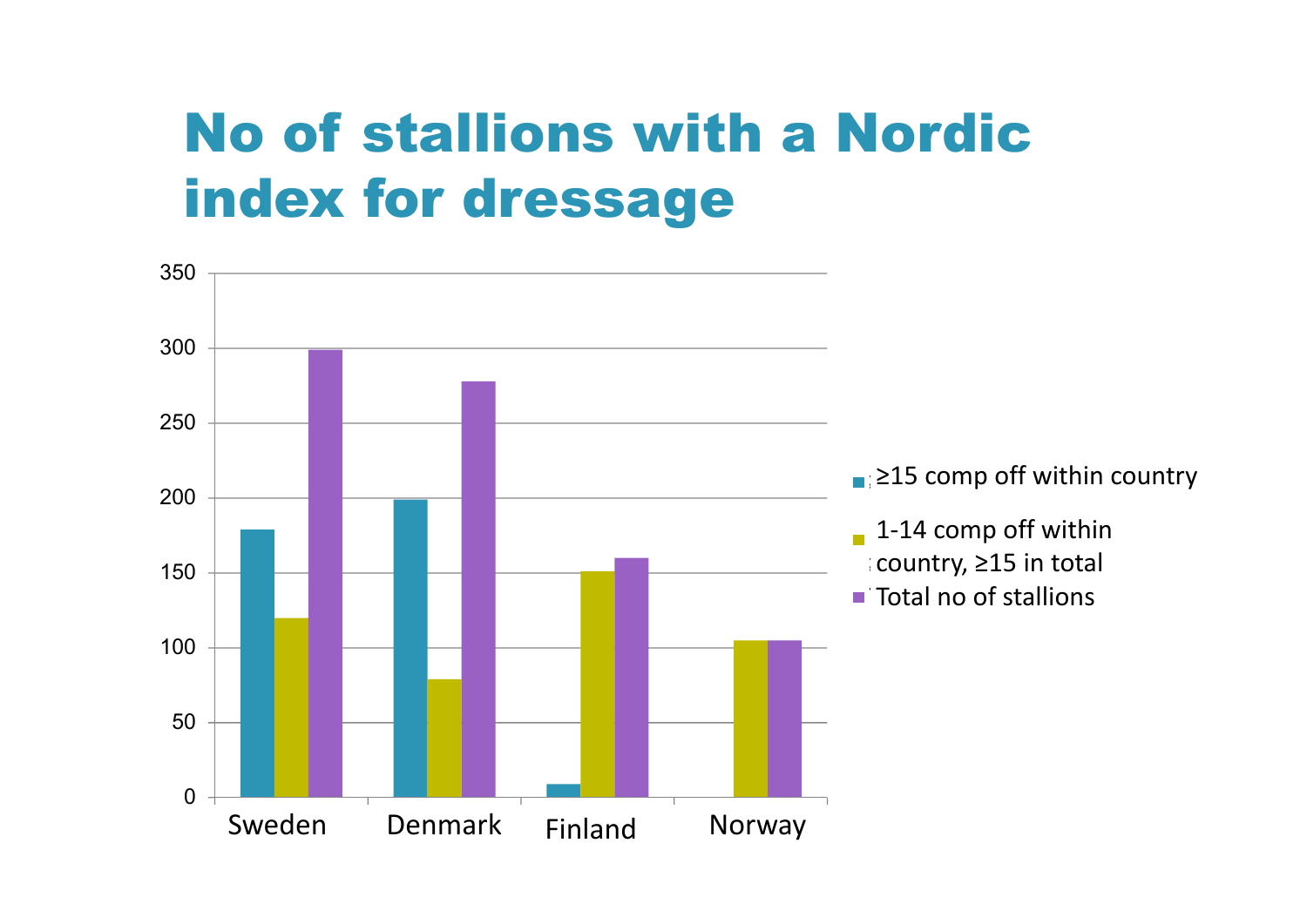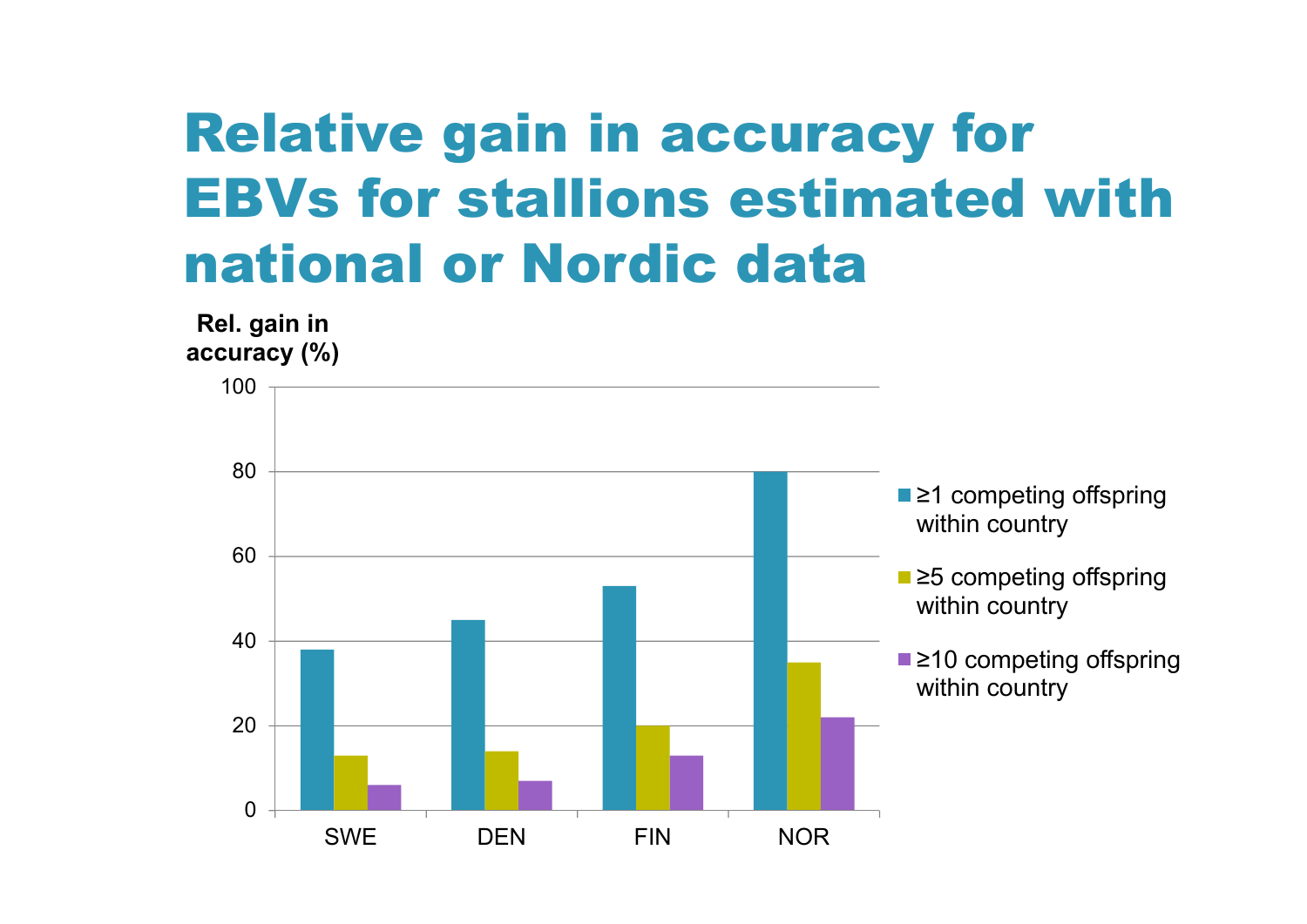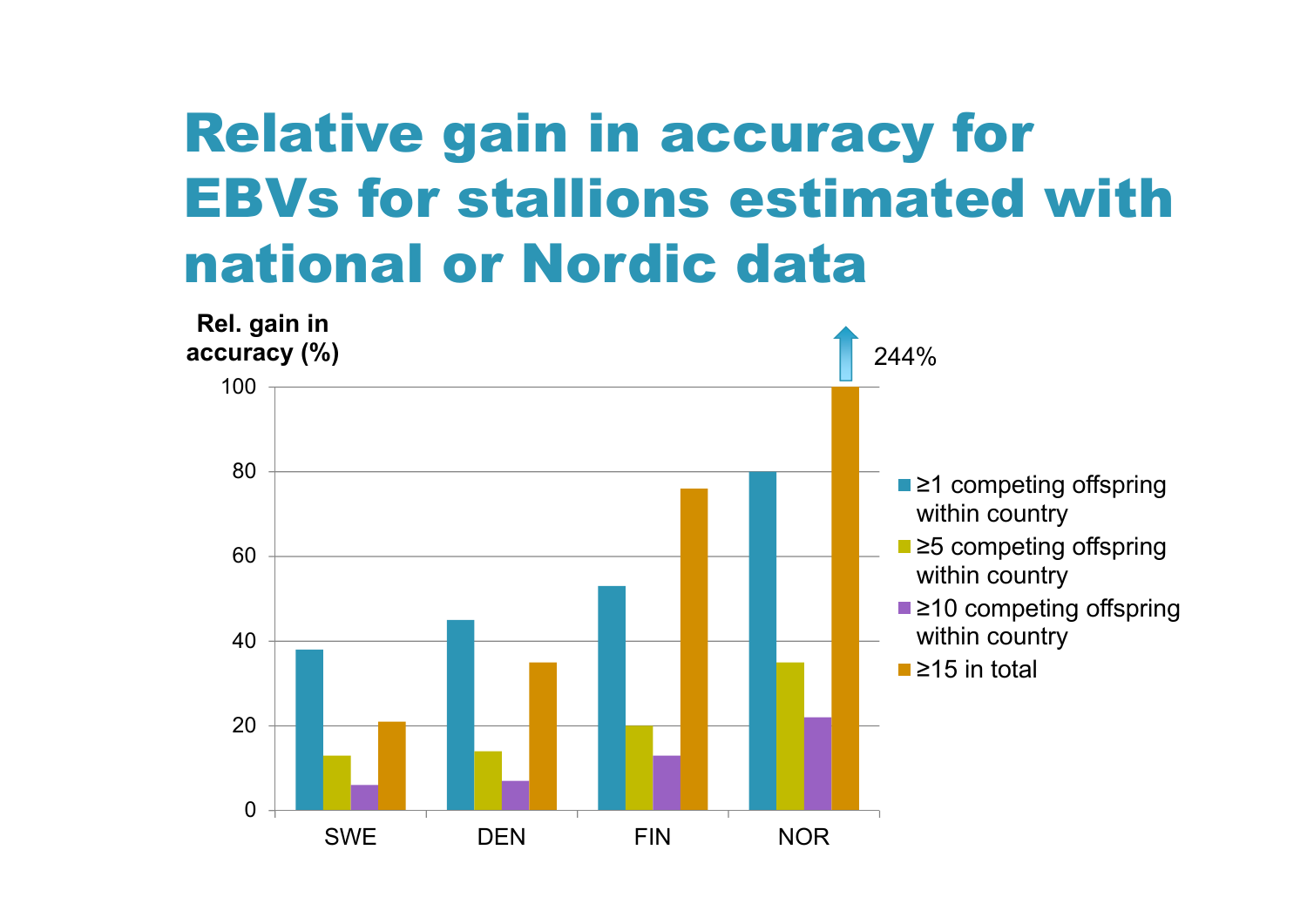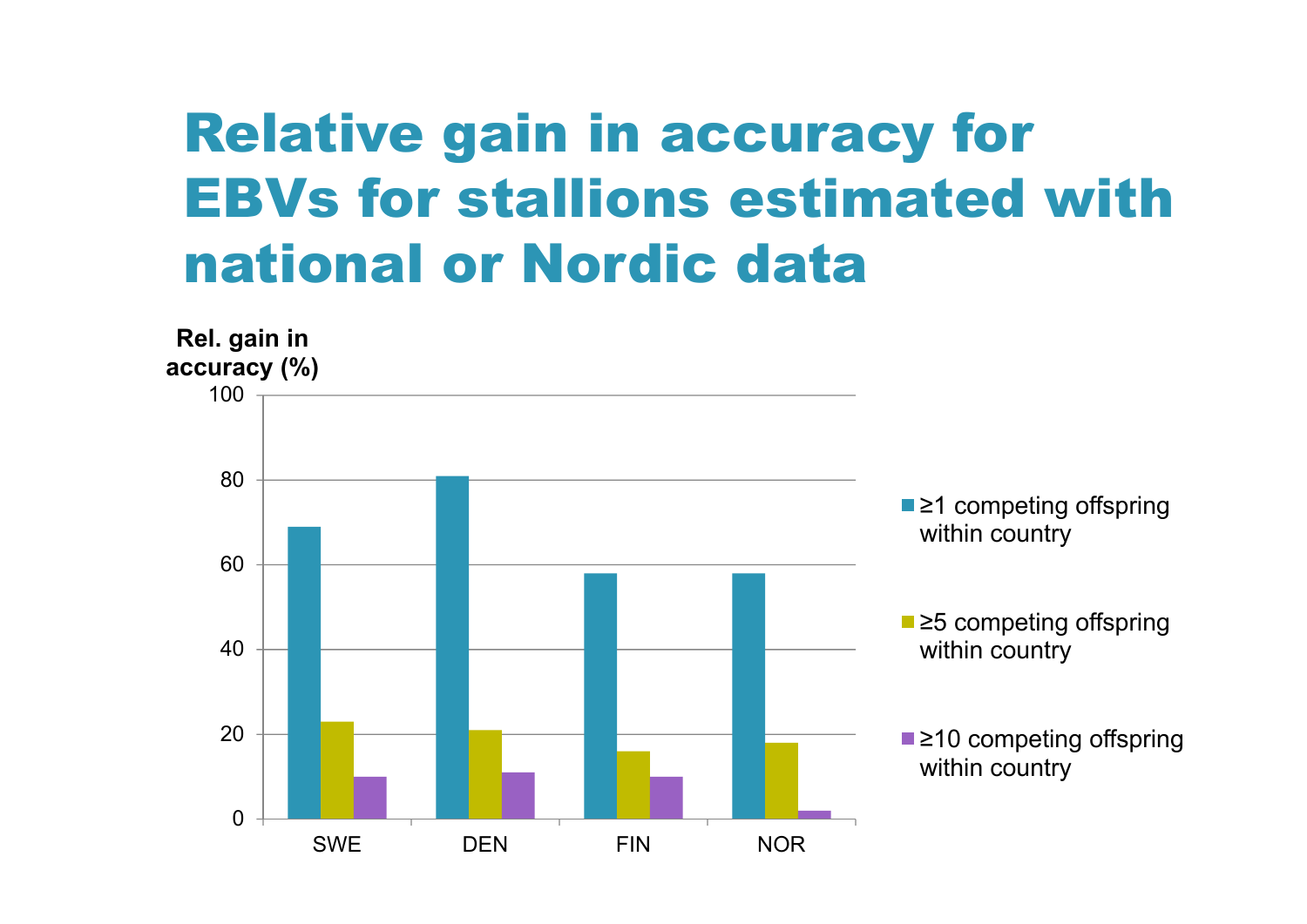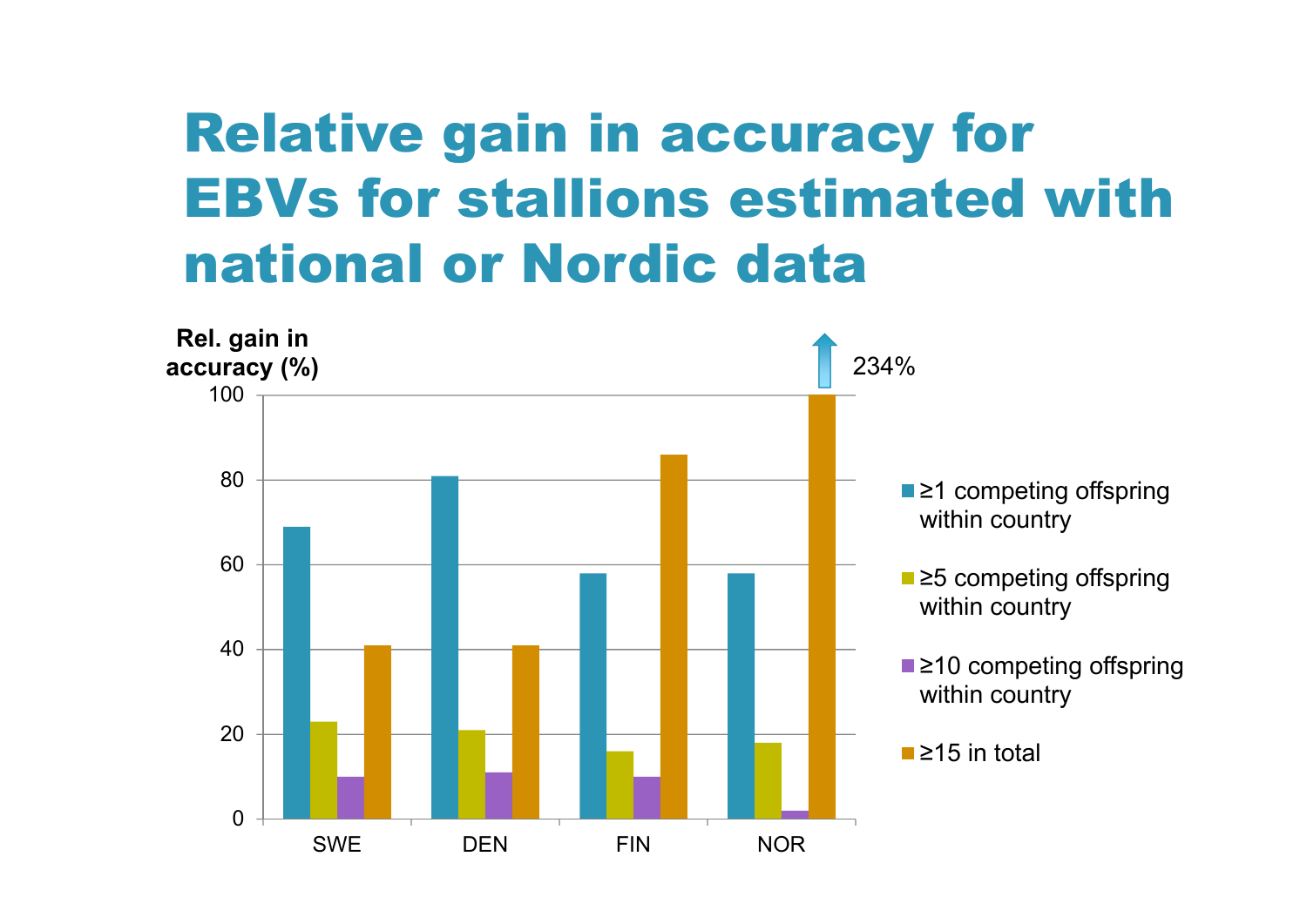## Genetic trends for horses competing in show jumping based on joint Nordic genetic evaluation

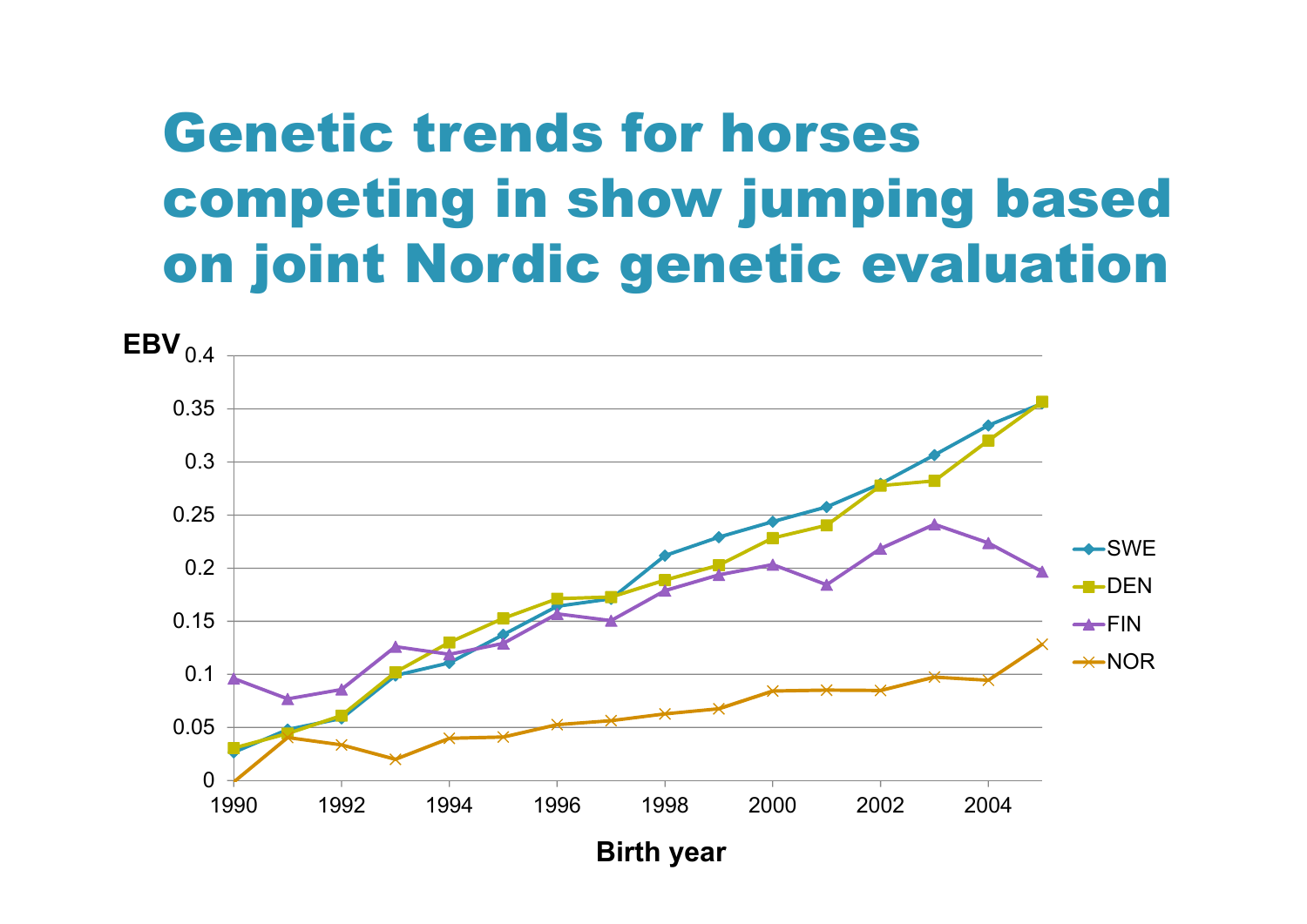## Genetic trends for horses competing in dressage based on joint Nordic genetic evaluation

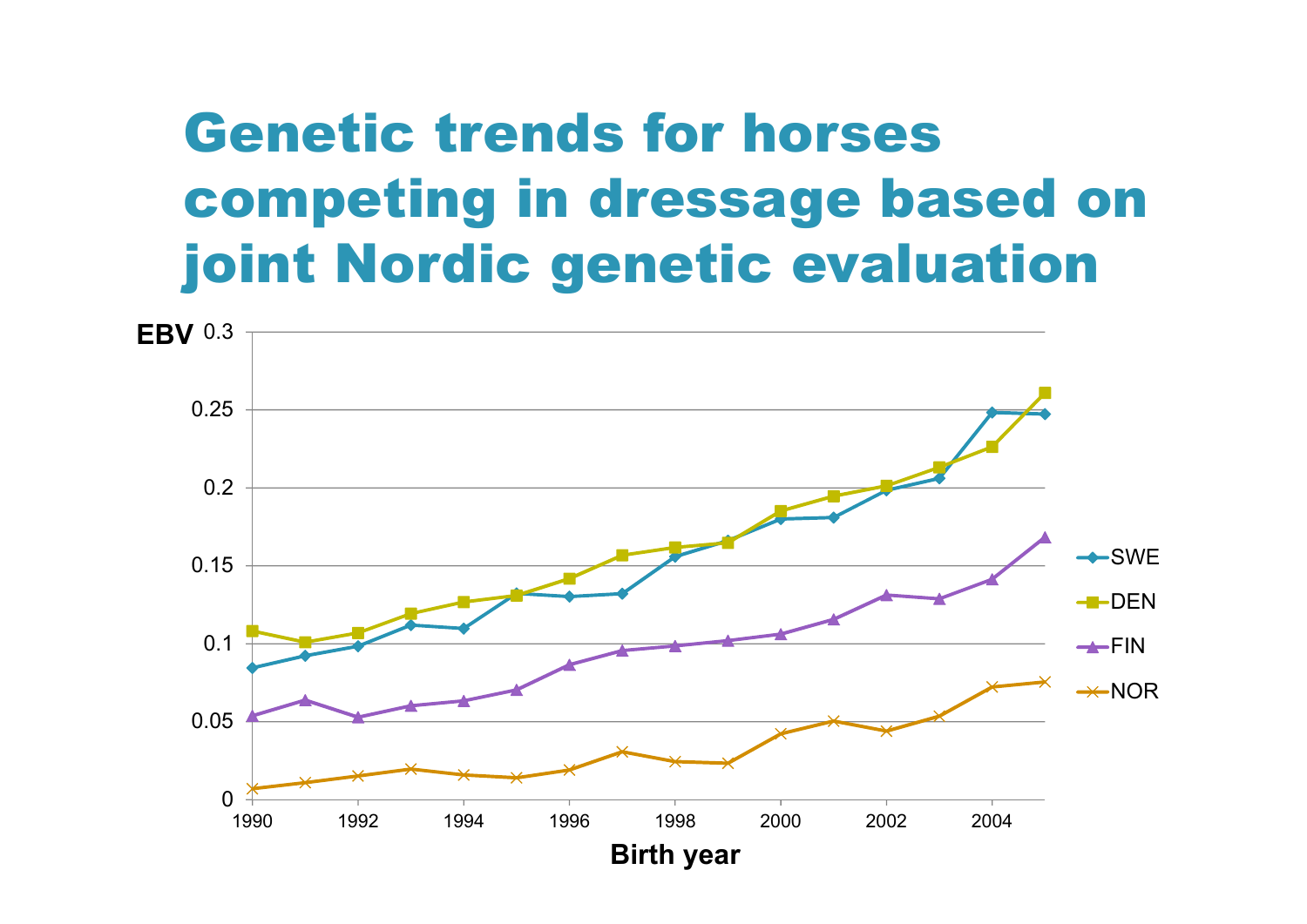#### Top stallions WBSFH ranking 2013 **-**Dressage

|                   | No of competing offspring in: |     |            |     |     |
|-------------------|-------------------------------|-----|------------|-----|-----|
| <b>Stallion</b>   | <b>SWE</b>                    | DEN | <b>NOR</b> | FIN | TOT |
| De Niro           | 50                            | 30  | 8          | 12  | 97  |
| Gribaldi          | $\mathcal{P}$                 | 37  | 3          | 6   | 47  |
| Jazz              | $\overline{2}$                | 17  | 1          | 1   | 20  |
| Florestan I       | 10                            | 23  | 5          | 12  | 49  |
| <b>Donnerhall</b> | 12                            | 16  | $\Omega$   |     | 34  |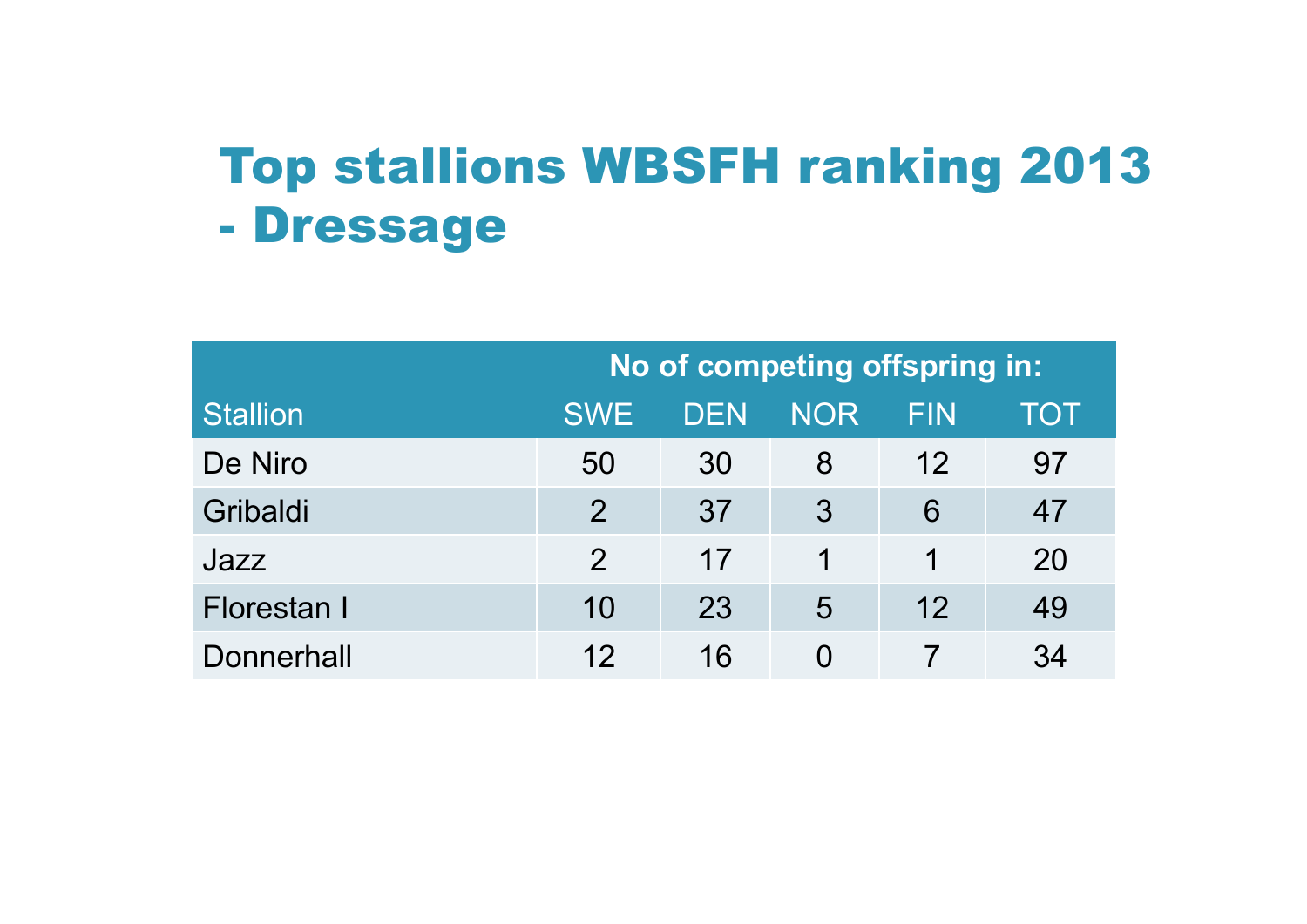#### Top stallions WBSFH ranking 2013  $\mathcal{L}_{\mathcal{A}}$ Show Jumping

|                           | No of competing offspring in: |     |               |                          |     |
|---------------------------|-------------------------------|-----|---------------|--------------------------|-----|
| <b>Stallion</b>           | <b>SWE</b>                    | DEN | <b>NOR</b>    | FIN                      | TOT |
| <b>Baloubet de Rouet</b>  | $\mathcal{P}$                 | 14  |               | 3                        | 17  |
| Kannan                    |                               | 3   |               | $\Omega$                 | 5   |
| <b>Quick Star</b>         | 10                            | 9   | $\Omega$      |                          | 20  |
| Heartbreaker              | 16                            | 17  | $\mathcal{P}$ | $\overline{\mathcal{A}}$ | 37  |
| <b>Diamant de Semilly</b> |                               | 5   |               |                          | 12  |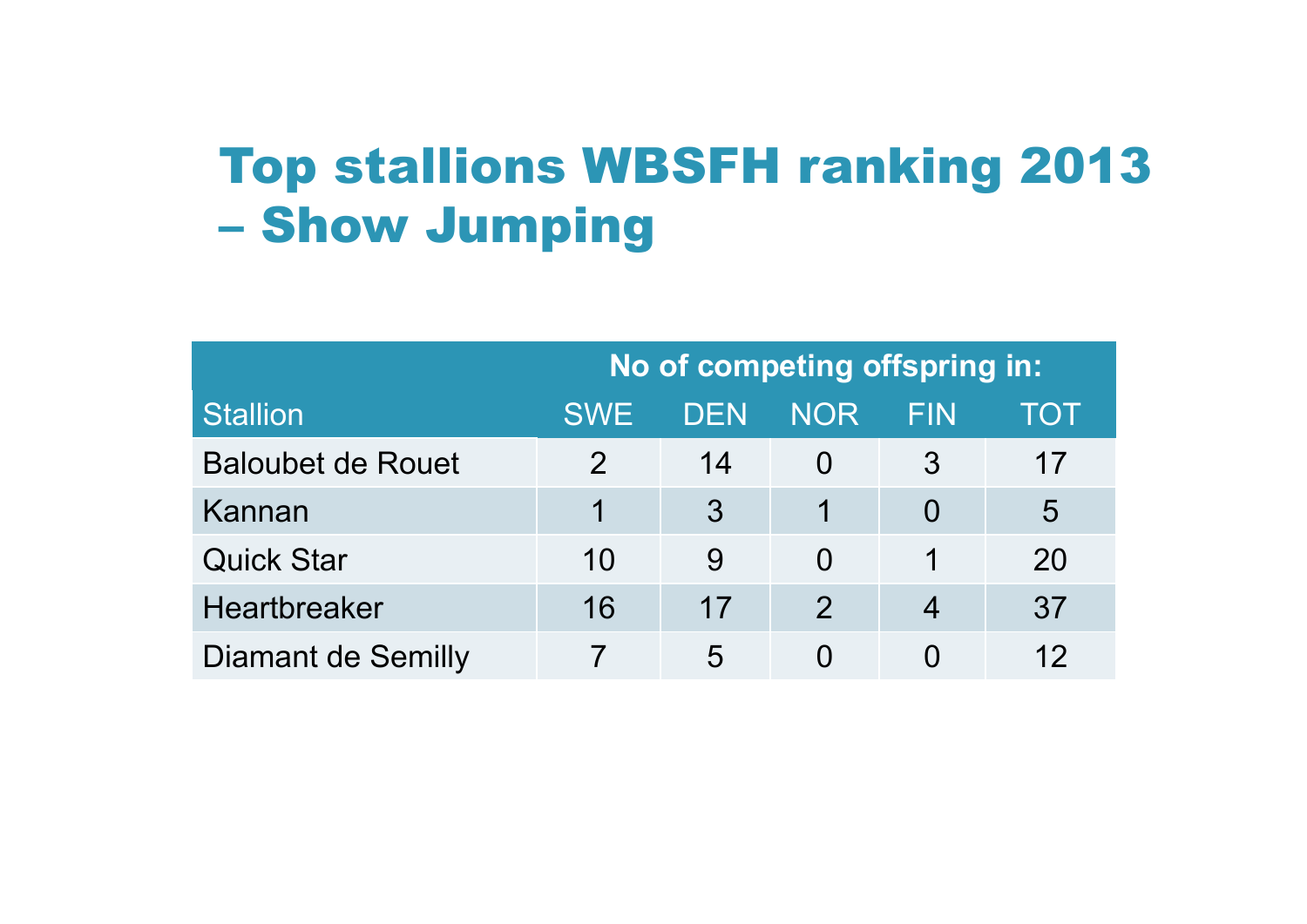#### Conclusions



- $\bullet$  Joint Nordic genetic evaluation for competition data is feasible
- $\bullet$  More stallions will get earlier and more accurate breeding values
- $\bullet$  Additional studies are required how to handle pre-selection for competition